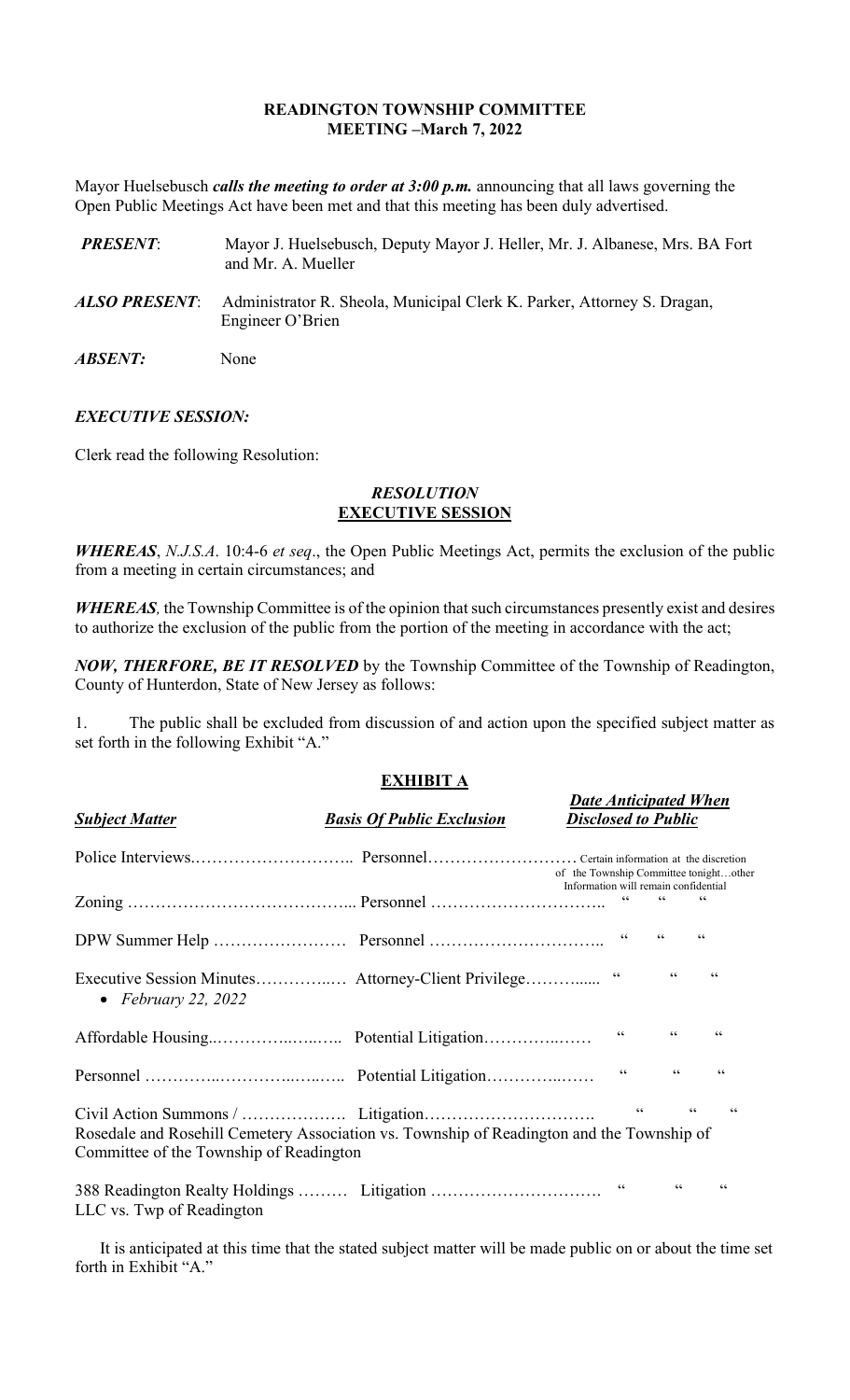2. This Resolution shall take effect immediately.

*A MOTION* was made by Mrs. Fort to adopt this resolution, seconded by Mr. Albanese with a vote of ayes all, nays none recorded.

The meeting reconvened at 7:30 p.m.

Mayor Huelsebusch led those present in the *Salute to the Flag.*

### *Personnel / Police Interviews*

Mayor Huelsebusch stated that this matter remains in Executive Session.

### *Personnel / Zoning*

The following ordinance was offered for introduction:

### AN ORDINANCE ESTABLISHING A NEW CHAPTER OF THE CODE OF THE TOWNSHIP OF *READINGTON WITH RESPECT TO ADMINISTRATION AND CREATING THE DEPARTMENT OF LAND USE AND DEVELOPMENT WITHIN SAME*

### *Ordinance #11 -2022*

**BE IT ORDAINED** by the Township Committee of the Township of Readington in the County of Hunterdon, State of New Jersey, that the following amendments shall be made to the Code of the Township of Readington.

*SECTION 1.* A new Chapter 2 entitled "Administration" shall be inserted under "Part I: Administrative Legislation" of the Code of the Township of Readington, between Chapter 1 "General Provisions" and Chapter 4 "Agriculture Advisory Committee".

**SECTION 2.** Chapter 2 "Administration" shall be divided into Articles I-X and shall be reflected in the Code as "reserved" unless indicated otherwise, and may be further amended, increased and/or decreased from time to time, as may be necessary or practicable.

*SECTION 3.* Chapter 2, Article VII shall be entitled "Land Use and Development, Department of" and is herein established to provide as follows:

### **Subsection. 2-7**. **Establishment**.

A. There is hereby created a Department of Land Use and Development, the head of which shall be the Director of Land Use and Development.

#### **Subsection 2- 7:a Organization**

A. The Department of Land Use and Development shall be comprised of the following divisions:

- 1. Land Use
- 2. Development
- 3. Zoning
- 4. Reserved

#### **Subsection 2-7:b Function and Duties of the Director.**

The Director of Land Use and Development shall be under the supervision of and report to the Township Administrator, and shall have the following duties and responsibilities: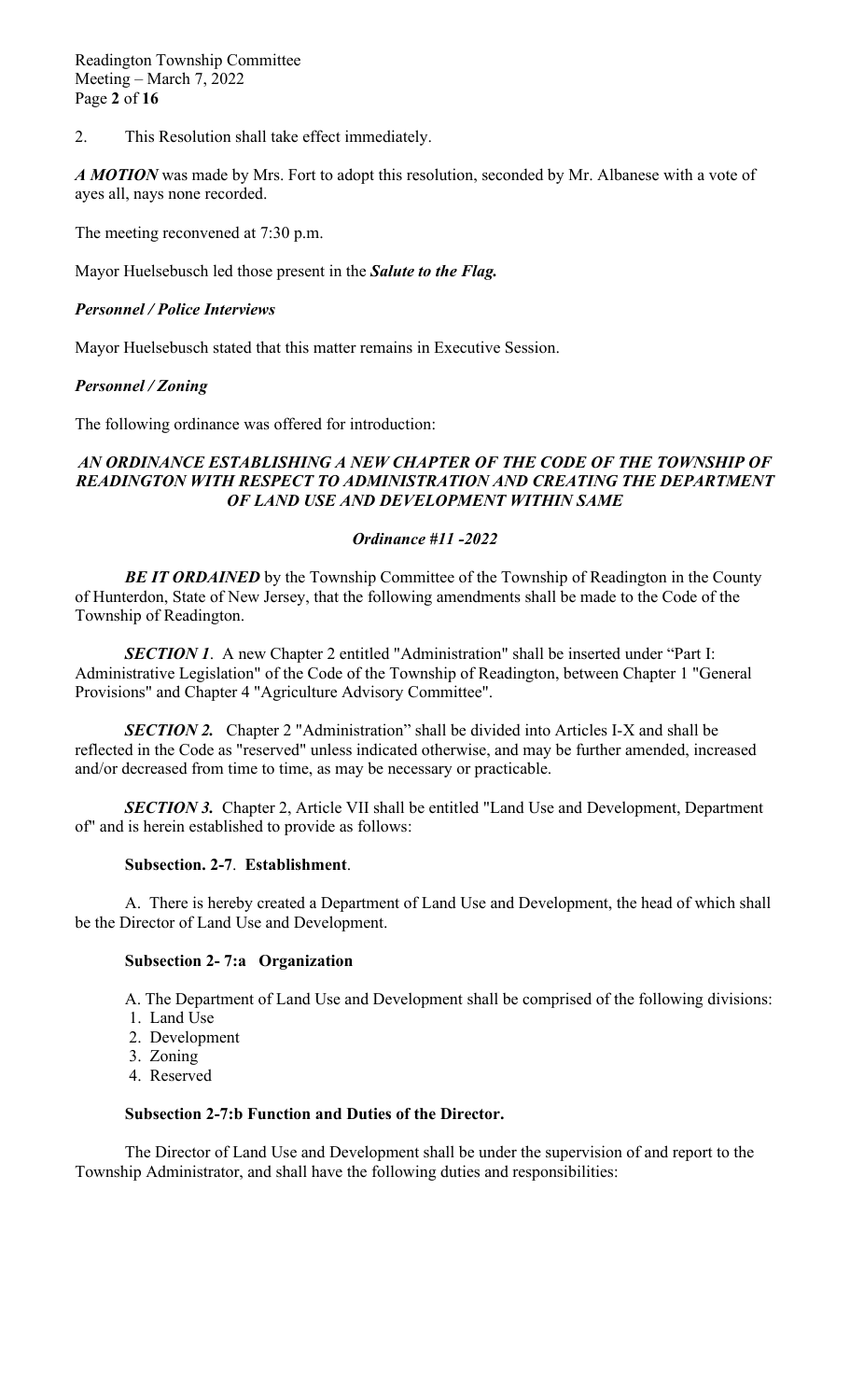## *Ordinance #11-2022 cont'd:*

1. Responsible for the management and internal coordination of the Township's Planning, Zoning, and Development functions;

2. Serves as the primary point of contact for any external (for the purposes of this ordinance "external" means from outside the Township organization) developers or redevelopers for residential or commercial projects.

3. Responsible for facilitating collaborative efforts across municipal departments, as well as outside consultants, in order to address emerging land use and development issues, applications, and projects of interest within the Township.

4. Acts as project manager for internal ordinance and policy review subcommittees of the Planning Board, Board of Adjustment and specific projects assigned or delegated by the Township Administrator.

5. Prepares summaries and reports for ongoing project and compliance issues for consideration and review by the Township Administrator and Township Committee as required or requested;

6. Conducts assessments of land use constraints and their impacts and makes recommendations on land use policies; and

7. Coordinates with other departments as appropriate in land use, zoning, and development matters.

 8. Prepares monthly reports for submission to the Township Committee and Township Administrator.

### **Subsection 2-7:c. Divisions of Land Use, Development and Land Use.**

A. Within the Department of Land Use & Development, there shall be the following Divisions:

1. Division of Land Use which shall consist of the Planning Board, as provided in Chapter 148- 92 and the Zoning Board of Adjustment as provided in Chapter 148-89, of the Township's Land Use Ordinance.

2. Division of Development which shall be responsible for the interaction and facilitation with all external developers and redevelopers.

3. Division of Zoning, the head of which shall be the Zoning Official.

### **Subsection 2-7:d. Director.**

A. For purposes of organization, the Zoning Official shall serve as Director of the Department of Land Use & Development until such time as alternate appointments are made.

**SECTION 3.** All other language not specifically changed by this ordinance amendment shall remain in full force and effect.

*SECTION 4.* The sections, subsections and provisions of this Ordinance may be renumbered as necessary or practical for codification purposes.

**SECTION 5.** All ordinances or parts of ordinances inconsistent with this Ordinance are hereby repealed to the extent of such inconsistency.

*SECTION 6.* If the provision of any article, section, subsection, paragraph, subdivision or clause of this ordinance shall be adjudged by a court of competent jurisdiction to be invalid, such order or judgment shall not affect, impair or invalidate the remainder of any such article, section, subsection, paragraph, subdivision or clause and, to this end, the provisions of this ordinance are hereby declared to be severable.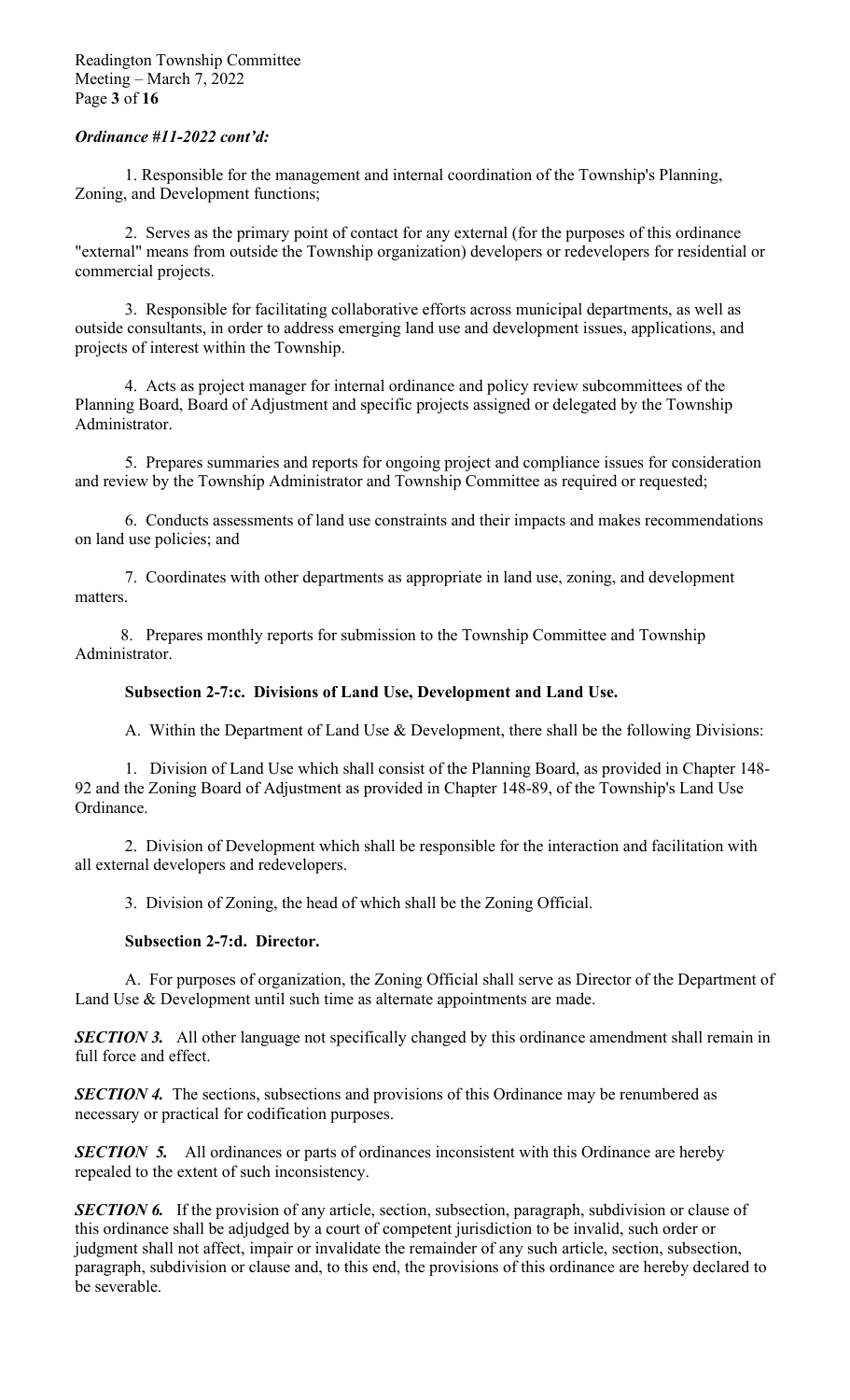Readington Township Committee Meeting – March 7, 2022 Page **4** of **16**

## *Ordinance #11-2022 cont'd:*

*SECTION 7.* This ordinance shall take effect immediately upon final passage and publication in accordance with law.

*A MOTION* was made by Mrs. Fort to introduce this ordinance*,* seconded by Mr. Heller and on Roll Call vote the following was recorded:

| Mr. Albanese      | - Aye  |
|-------------------|--------|
| Mrs. Fort         | - Aye  |
| Mr. Heller        | $-Aye$ |
| Mr. Mueller       | $-Aye$ |
| Mayor Huelsebusch | - Aye  |

*The Public Hearing was scheduled for March 21, 2022, at 7:45 p.m.*

### *Personnel / DPW Summer Help*

*A MOTION* was made by Mrs. Fort to authorize Administrator Sheola to advertise for summer help in the Department of Public Works, seconded by Mr. Heller and on Roll Call vote the following was recorded:

| Mr. Albanese      | - Aye  |
|-------------------|--------|
| Mrs. Fort         | - Aye  |
| Mr. Heller        | $-Aye$ |
| Mr. Mueller       | $-Aye$ |
| Mayor Huelsebusch | - Aye  |

### *Attorney-Client Privilege / Executive Session Minutes / February 22, 2022*

*A MOTION* was made by Mr. Heller to approve the Executive Session Minutes of February 22, 2022 for content only, seconded by Mrs. Fort with a vote of ayes all, nays none recorded.

### *Potential Litigation / Affordable Housing*

Mayor Huelsebusch stated that this matter remains in Executive Session.

### *Potential Litigation / Personnel*

Mayor Huelsebusch stated that this matter remains in Executive Session.

### *Litigation / Civil Action Summons / Rosedale and Rosehill Cemetery Association vs. Township of Readington and the Township Committee of the Township of Readington*

Mayor Huelsebusch stated that this matter remains in Executive Session.

### *Litigation / 388 Readington Realty Holdings, LLC vs. Township of Readington*

Mayor Huelsebusch stated that this matter remains in Executive Session.

### *CONSENT AGENDA:*

Mayor Huelsebusch read the following statement:

*All items listed with an asterisk "\*" are considered to be routine by the Township Committee and will be enacted by one motion. There will be no separate discussion of these items unless a committee member or citizen requests, in which event the item will be removed from the General Order of Business and considered in its normal sequence on the agenda.*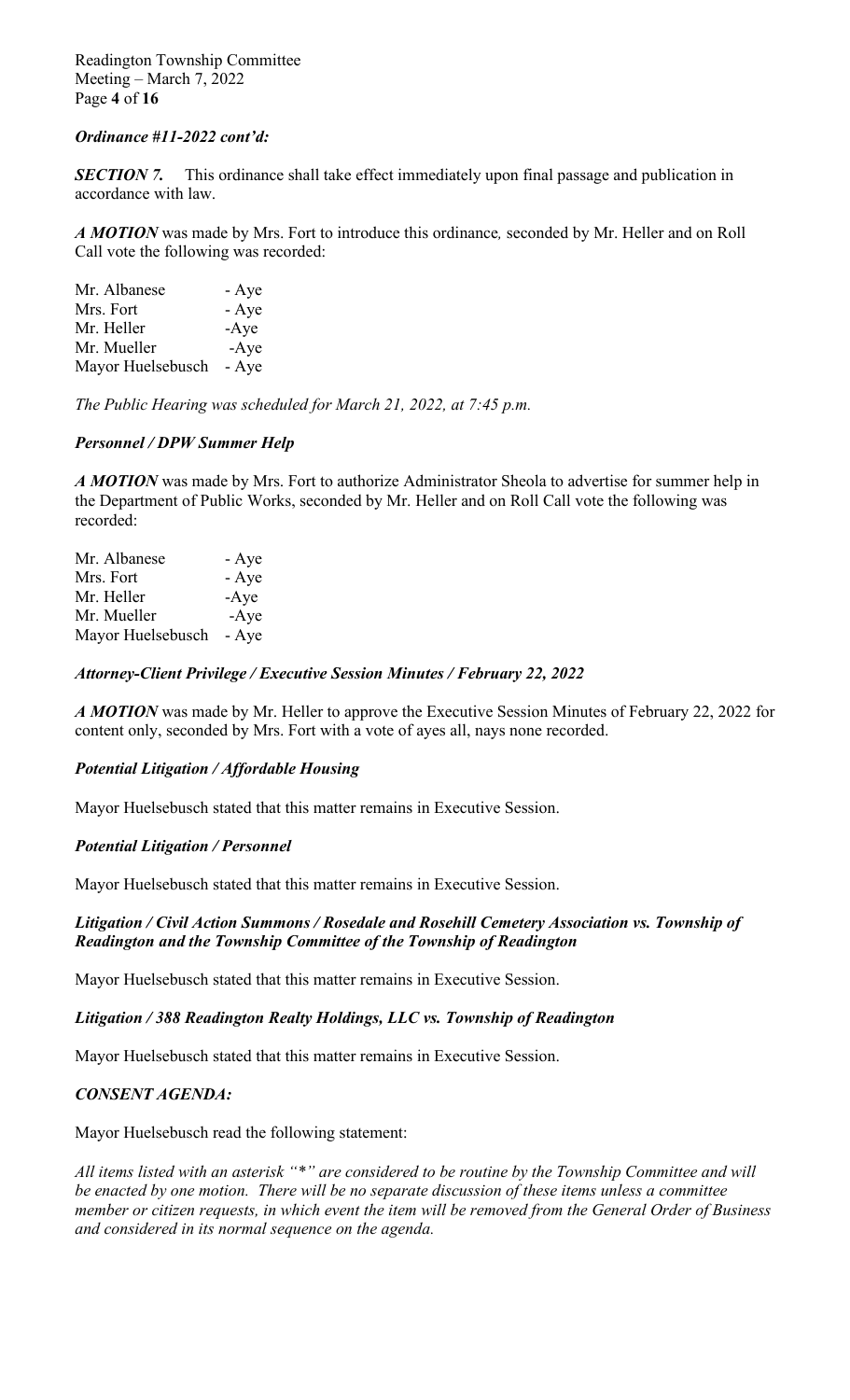## 1. \* **APPROVAL OF MINUTES** of meeting of February 22, 2022

### 2. \* *Tax Lien Redemption*

The following resolution was offered for consideration:

#### *READINGTON TOWNSHIP*

#### *HUNTERDON COUNTY, STATE OF NEW JERSEY*

#### *RESOLUTION*

*WHEREAS,* an interested party has paid to the Tax Collector the amount necessary to redeem the lien on Block 48, Lot 11.01 and,

*WHEREAS,* it is the desire of the Tax Collector to refund to the lienholder the redemption amount.

*NOW THEREFORE BE IT RESOLVED by* the Township Committee that the Treasurer be authorized to refund the redemption amount of \$42,251.04, plus a premium paid in the amount of \$24,000.00, known as Tax Sale Certificate #2019-012, to the lienholder, Fedigan, LLC.

- 3. *\* New Jersey State Firemen's Association Application for Membership / James Favreau*
- 4. *\* A Resolution Authorizing the Adoption of the 2021 Hunterdon County, New Jersey Hazard Mitigation Plan Update*

The following resolution was offered for consideration:

### *#R-2022-51*

## *A RESOLUTION OF THE TOWNSHIP COMMITTEE OF THE TOWNSHIP OF READINGTON AUTHORIZING THE ADOPTION OF THE 2021 HUNTERDON COUNTY, NEW JERSEY HAZARD MITIGATION PLAN UPDATE*

*WHEREAS,* all jurisdictions within Hunterdon County have exposure to hazards that increase the risk to life, property, environment, and the County and local economy; and

*WHEREAS,* pro-active mitigation of known hazards before a disaster event can reduce or eliminate long-term risk to life and property; and

*WHEREAS,* The Disaster Mitigation Act of 2000 (Public Law 106-390) established new requirements for pre and post disaster hazard mitigation programs; and

**WHEREAS**, a coalition of Hunterdon County municipalities with like planning objectives has been formed to pool resources and create consistent mitigation strategies within Hunterdon County; and

*WHEREAS,* the coalition has completed a planning process that engages the public, assesses the risk and vulnerability to the impacts of natural hazards, develops a mitigation strategy consistent with a set of uniform goals and objectives, and creates a plan for implementing, evaluating and revising this strategy;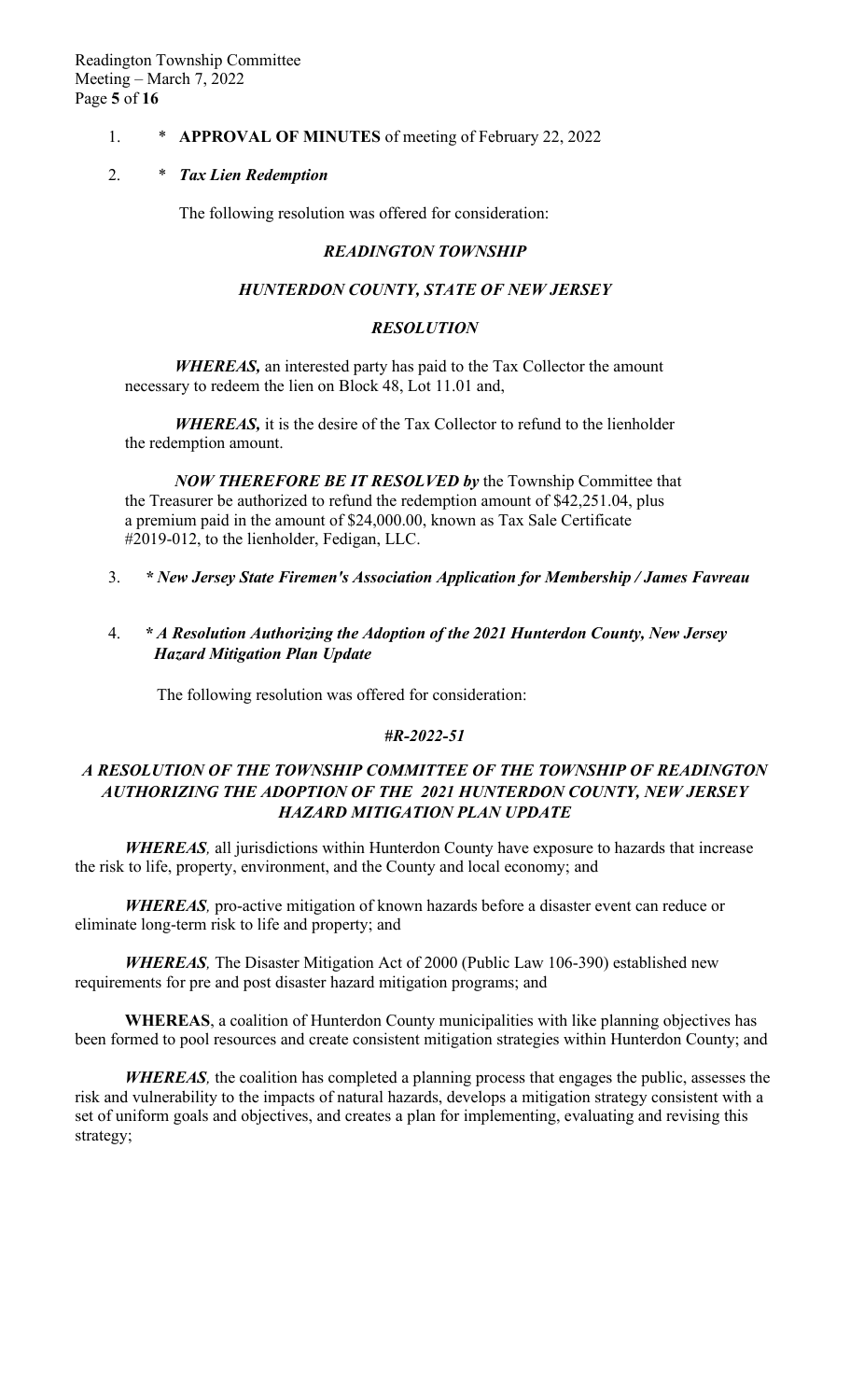## *Resolution #R-2022-51 cont'd:*

*NOW, THEREFORE, BE IT RESOLVED* that the Township of Readington:

- 1) Adopts in its entirety, the 2021 Hunterdon County Hazard Mitigation Plan Update (the "Plan") as the jurisdiction's Hazard Mitigation Plan and resolves to execute the actions identified in the Plan that pertain to this jurisdiction.
- 2) Will use the adopted and approved portions of the Plan to guide pre- and post-disaster mitigation of the hazards identified.
- 3) Will coordinate the strategies identified in the Plan with other planning programs and mechanisms under its jurisdictional authority.
- 4) Will continue its support of the Mitigation Planning Committee as described within the Plan.
- 5) Will help to promote and support the mitigation successes of all participants in this Plan.
- 6) Will incorporate mitigation planning as an integral component of government and partner operations.
- 7) Will provide an update of the Plan in conjunction with the County no less than every five years.

## 5. *\* Resolution Authorizing Participation in "Buy Board", National Purchasing Cooperative*

The following resolution was offered for consideration:

## *R-2022-52*

## *RESOLUTION AUTHORIZING PARTICIPATION IN "BuyBoard", NATIONAL PURCHASING COOPERATIVE*

*WHEREAS*, N.J.S.A. 52:34-6.2 (b) P.L. 2011, c.139 was enacted into law permitting agencies to use national purchasing cooperatives; and

*WHEREAS*, the Township of Readington desires to participate in a National Cooperative established as "BuyBoard", in order to effect substantial economies in the purchase of materials, supplies and services; and

*WHEREAS*, it is the Township of Readington's intent to utilize these contracts on an as needed basis under the "BuyBoard" Contract terms; and

*WHEREAS*, the Township of Readington may enter into contractual agreements with the above referenced "BuyBoard" vendors through this resolution and properly executed contracts/purchase orders, which shall be subject to all the conditions applicable to the current New Jersey Local State Public Contracts Law; and

*NOW THEREFORE, BE IT RESOLVED*, that the Township Committee of the Township of Readington, New Jersey authorizes the Administrator/Purchasing Agent to purchase certain goods or services from various approved "BuyBoard" vendors pursuant to all conditions of the individual contracts and in compliance with New Jersey State Public Contracts Law; and

*BE IT FURTHER RESOLVED*, that the "BuyBoard" vendors and their corresponding contracts may change during the timeframe indicated below and that the Administrator/Purchasing Agent is hereby authorized to make the necessary adjustments as may be required for the Township to continue its routine procurement practices throughout the indicated timeframe; and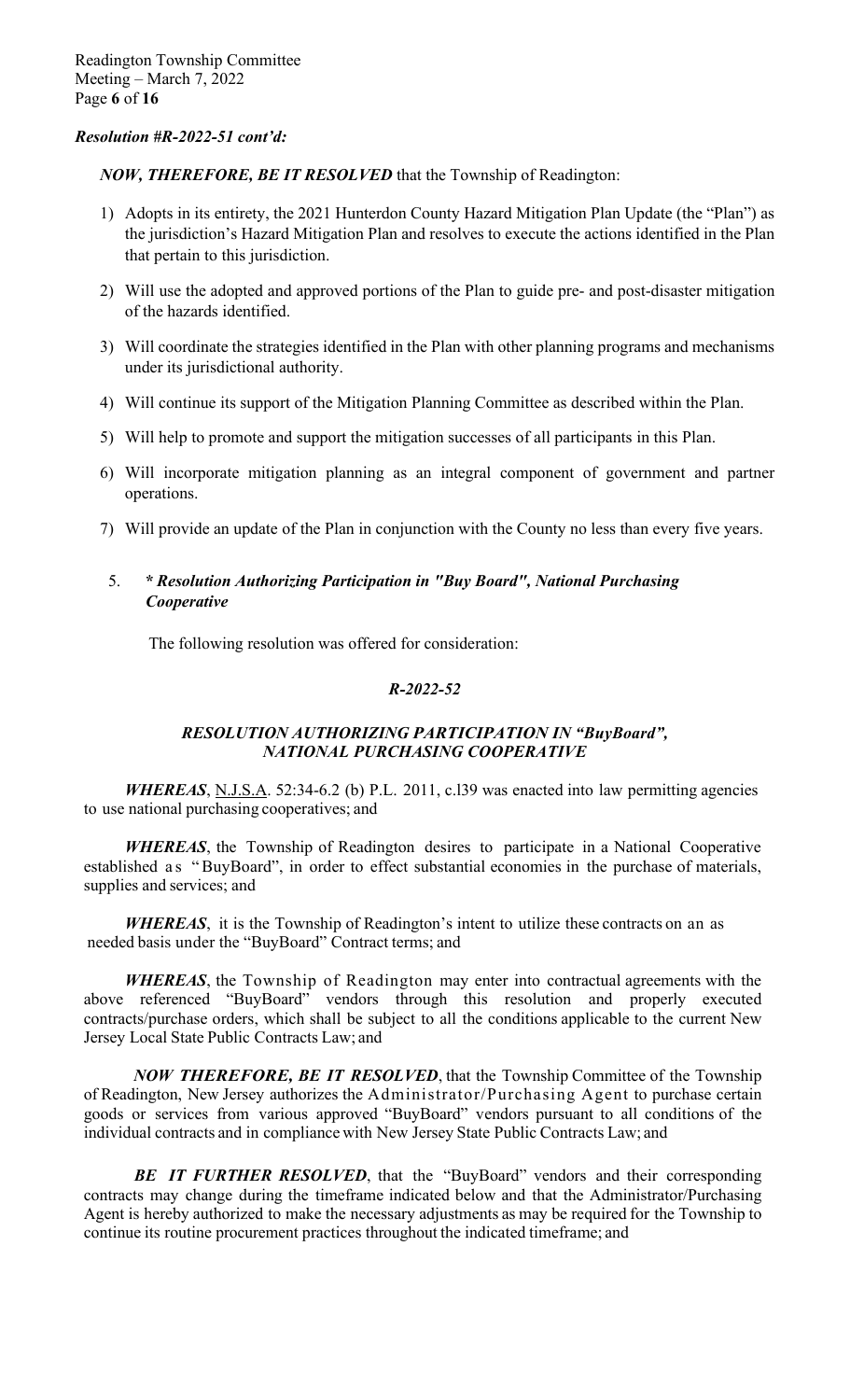### *Resolution #R-2022-52 cont'd:*

**BE IT FURTHER RESOLVED** that the duration of the contracts between the Township of Readington and "BuyBoard" vendors shall be for the time period referenced in the "BuyBoard" Contract.

## 6. *\* Resolution to Award the Contract for the Construction of One New Post-Tension Concrete Basketball Court for Pickell Park and Four New Post-Tension Concrete Pickleball Courts (Field Turf USA)*

The following resolution was offered for consideration:

## *#R-2022-53*

### *TOWNSHIP OF READINGTON RESOLUTION*

*WHEREAS,* the Township of Readington wishes to install pickleball courts at Summer Road Park and replace the Pickell Park basketball court, including installation of four new post-tension concrete pickleball courts and one post-tension basketball court

*WHEREAS,* N.J.S.A. 52:34-6.2(b)P.L.2011, c.139 was enacted into law permitting agencies to use purchasing cooperatives: and

*WHEREAS,* the Readington Township is a member of the Educational Services Commission of New Jersey Cooperative Price Council (ESCNJCPC or Co-op) and;

*WHEREAS,* FieldTurf USA, Inc holds the Cooperative Purchase contract for basketball court and pickleball court installation the period between 6/2/20 and 6/1/22; and

*WHEREAS,* purchasing through ESCNJ will save substantial time that would be needed to research, develop and review technical specifications on the Recreation Department, Purchasing Agent and Township Attorney; and

*WHEREAS,* purchasing through ESCNJ substantially expedites the procurement process, offers volume purchasing discounts and will provide assistance in the administration of the contract for this purchase; and

*WHEREAS,* ESCNJ has reviewed the quote provided by FieldTurf USA, Inc. through ESCNJ contract #ESCNJ/AEPA#20A and finds the pricing to be in compliance with the terms of the contract.

**WHEREAS,** the Chief Finance Officer has certified the availability of funds for this contract.

*NOW THEREFORE BE IT RESOLVED,* that the Township Committee of the Township of Readington does hereby award the contract for the construction of one new post-tension concrete basketball court for Pickell Park and four new post-tension concrete pickleball courts to FieldTurf USA, Inc. 175 N Industrial Blvd NE, Calhoun, GA 30701 in the amount not to exceed \$550,094.00.

**BE IT FURTHER RESOLVED** that a copy of this Resolution and purchase orders for this award shall be forwarded to ESCNJ so the necessary order confirmation can be prepared by them and sent to the contractor as authorization to proceed.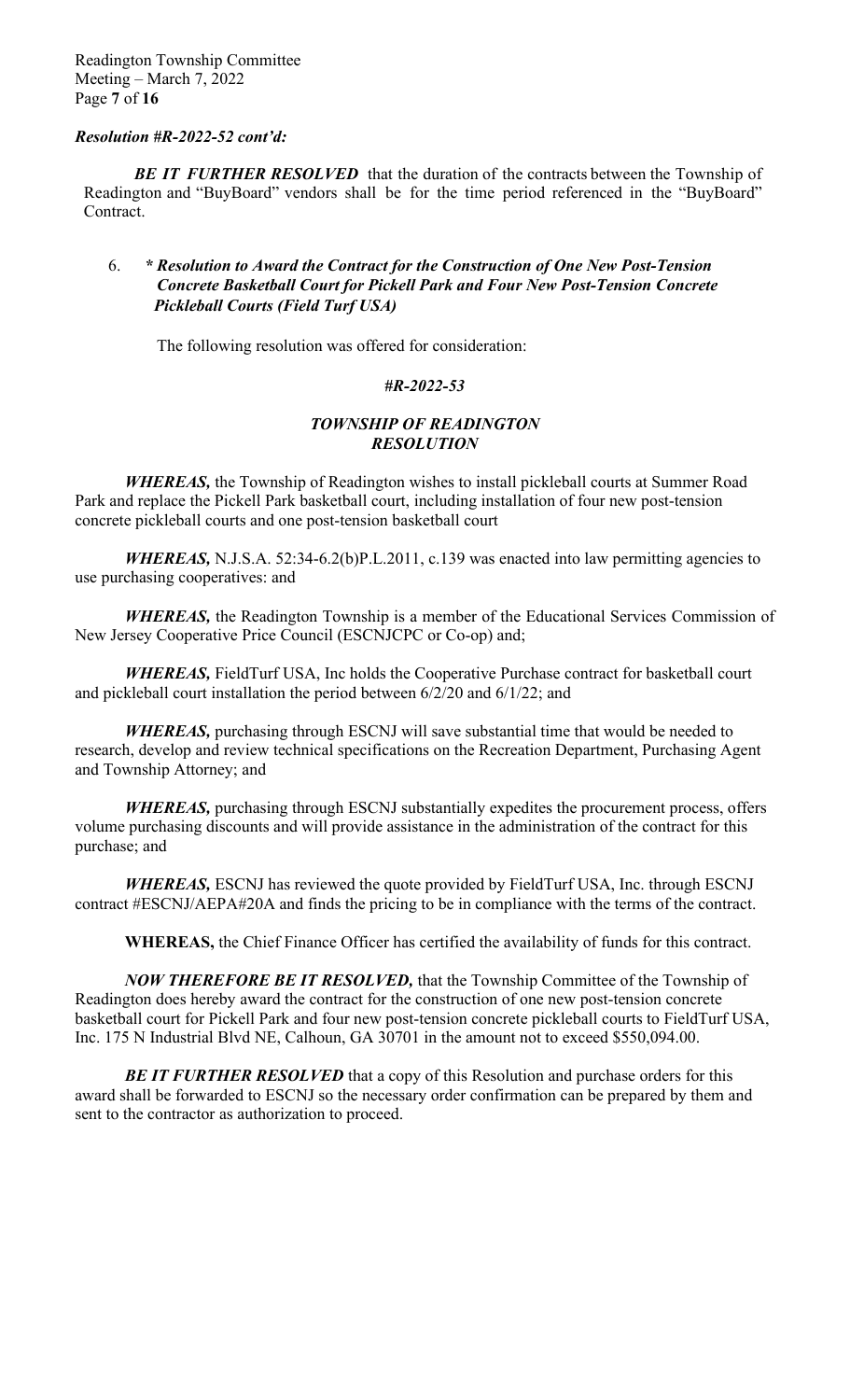## 7. *\* Resolution in Support of Participation in the New Jersey Community Forestry Program*

The following resolution was offered for consideration:

## *#R-2022-54*

## *RESOLUTION IN SUPPORT OF PARTICIPTION IN THE NJ COMMUNITY FORESTRY PROGRAM*

*WHEREAS,* the Township of Readington is committed to be a sustainable community and supports the Township's participation in the NJ Community Forestry Program; and

*WHEREAS,* the NJ Community Forestry Program works to encourage, promote, and support the local stewardship and effective management of trees and forest ecosystems in New Jersey's communities through technical assistance and financial assistance; and

*WHEREAS,* the Township of Readington further supports the management of trees and forests in the community that are an integral part of maintaining the quality of the air and shading of streets from the effects of heat.

*NOW THEREFORE BE IT RESOLVED,* the Readington Township Committee supports the participation in New Jersey Community Forestry Program as defined by the State of New Jersey's Community Forestry Assistance Act P.L 1996, Chapter 135 Revised 2013 and maintain accredited status

## 8. *\* Resolution to Pledge Wildlife Support for New Jersey's Wildlife Action Plan*

The following resolution was offered for consideration:

## *#R-2022-55*

## *RESOLUTION TO PLEDGE MUNICIPAL SUPPORT FOR NEW JERSEY'S WILDLIFE ACTION PLAN*

This plan is in support of New Jersey Department Protection, Division of Fish and Wildlife, State-level Priority Conservation Goals and Strategies

Recognizing that animals are an integral and valuable part of all communities and believing concern for the wellbeing of wild animals and wild spaces is a hallmark of sustainable natural community the Township of Readington pledges its support for the New Jersey Wildlife Action Plan as outlined:

*WHEREAS*, New Jersey is home to a rich diversity of wildlife and ecologically significant natural communities,

*WHEREAS*, New Jersey's wildlife and wild places are under threat from development, fragmentation, invasive species and the impacts of people,

*WHEREAS*, the populations of mammals, birds, invertebrates, fish, reptiles and amphibians that live in, and migrate through New Jersey find themselves clinging to smaller and smaller pieces of wild clean lands and aquatic habitats,

*WHEREAS,* it is more cost effective to prevent species from becoming imperiled than it is to recover them once their populations have declined.

*WHEREAS*, a naturally functioning and healthy ecosystem represents a healthy environment for NJ wildlife and our citizens,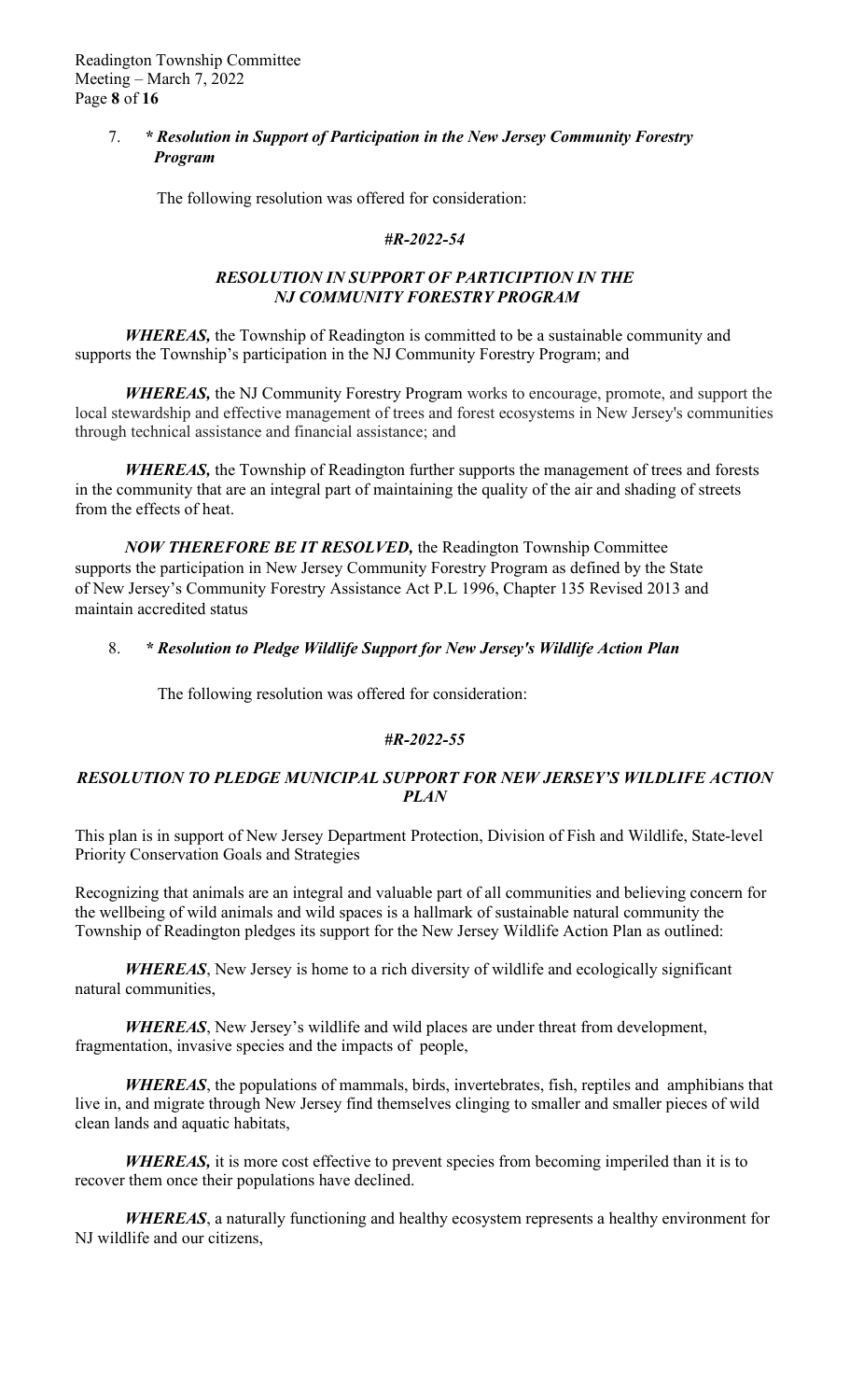## *Resolution #R-2022-55 cont'd:*

*WHEREAS*, the NJ Division of Fish and Wildlife, other state and federal agencies, and many partners in conservation have worked together to develop a state Wildlife Action Plan for the benefit of biologists, wildlife experts, municipal leaders, land stewards, non-profit organizations, educators, planners, researchers, outdoor recreation enthusiasts, landowners and all the people who know the wild places of New Jersey State,

*WHEREAS*, the New Jersey Wildlife Action plan is a comprehensive action agenda for the conservation of native wildlife, the restoration of important lands and water, and public education targeting the needs of rare wildlife in New Jersey,

**WHEREAS**, the residents of, and visitors to, New Jersey also enjoy and benefit from New Jersey's wildlife and wild spaces.

*NOW THEREFORE,* we the Township of Readington, resolve to take the following steps with regard to our municipal land-use decisions with the intent of making the Township of Readington an ecologically sustainable community. The Township of Readington has included these principles in our public lands management (our requirements in the ERI for development applications), our NRI, our 2009 Master Plan and our 2009 zoning ordinance (mandatory cluster).

- 1. We will identify imperiled species, critical habitat and unique ecosystems in our Environmental Resource Inventory.
- 2. Acknowledging that it is more cost effective to protect species than recover species, we will protect populations of rare and imperiled species that live and breed in, and migrate through, the municipality and the habitats they depend upon.
- 3. Because habitat integrity is critical to healthy biodiversity we will manage publicly owned lands in accordance with wildlife management actions laid out in the New Jersey Wildlife Action Plan and will promote the management of all protected lands to promote biodiversity.
- 4. We will protect wildlife habitats and maintain connectivity of habitat when formulating an open space acquisition strategy, open space stewardship plans and through the municipal master plan including planning and zoning ordinances.
- 5. We will seek to minimize disturbance of critical wildlife populations and their habitats from human activities, subsidized predators and invasive species.
- 6. When possible and appropriate, we will work with neighboring municipalities to implement the aforementioned principles across municipal boundaries
- 7. When possible and appropriate, we will strive to monitor and implement appropriate management of municipal easements to ensure native vegetation and wildlife takes precedence over invasive and/or exotic species.

## 9. *\* Resolution to Support Sustainable Land Use Pledge*

The following resolution was offered for consideration:

## *#R-2022-56*

## *Township of Readington Sustainable Land Use Pledge*

*WHEREAS*, land-use is an essential component of overall sustainability for a municipality;

*WHEREAS*, poor land-use decisions can lead to and increase societal ills such as decreased mobility, high housing costs, increased greenhouse gas emissions, loss of open space and the degradation of natural resources.

*WHEREAS*, well planned land-use can create transportation choices, provide for a range of housing options, create walkable communities, preserve open space and allow for continued use of vital natural resources;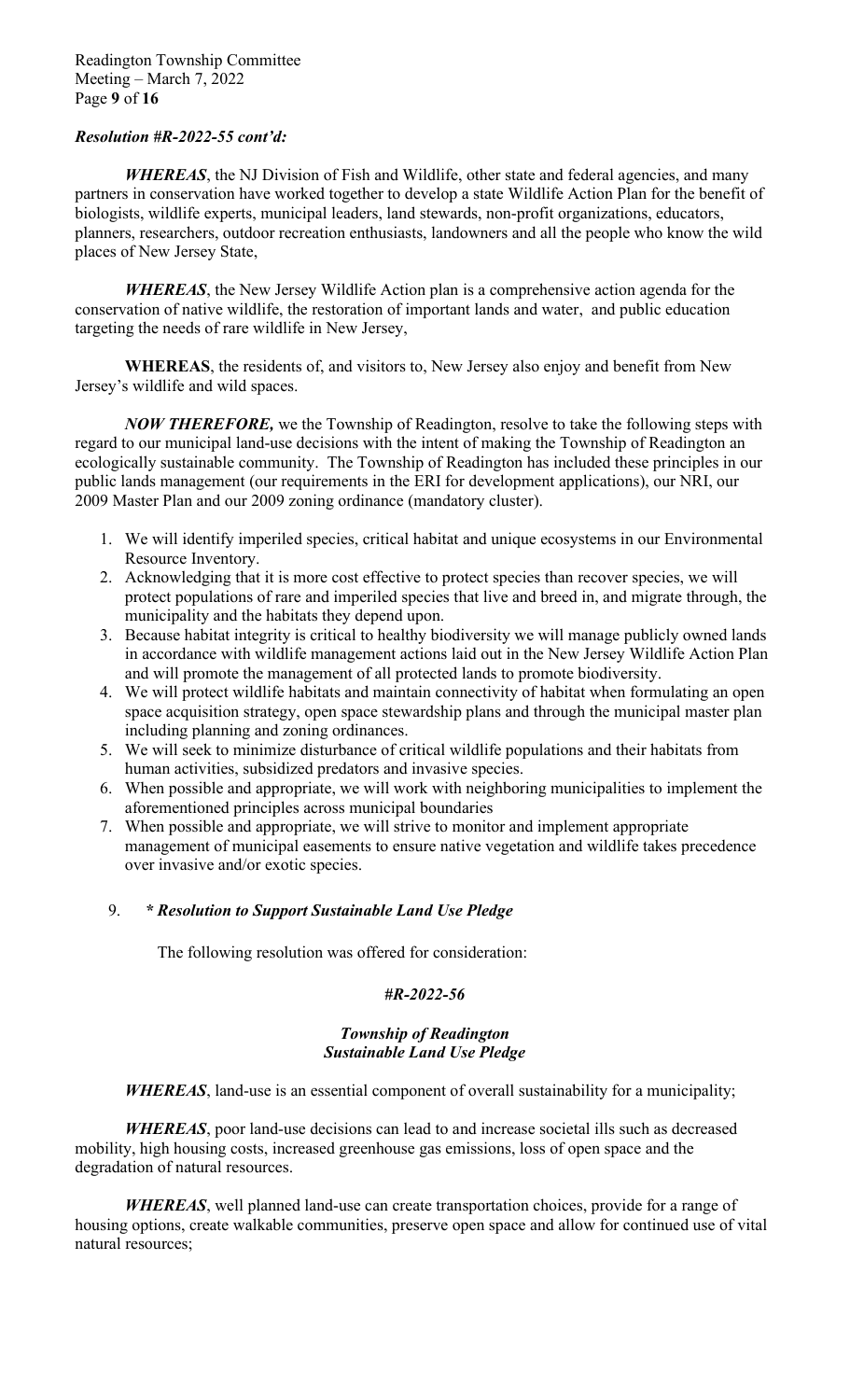Readington Township Committee Meeting – March 7, 2022 Page **10** of **16**

## *Resolution #R-2022-56 cont'd:*

*WHEREAS*, Given New Jersey's strong tradition of home rule and local authority over planning and zoning, achieving a statewide sustainable land-use pattern will require municipalities to take the lead;

*NOW THEREFORE*, we the Township of Readington, resolve to take the following steps with regard to our municipal land-use decisions with the intent of making Readington Township a truly sustainable community. It is our intent to include these principles in the next master plan revision and to update our zoning accordingly.

- I. **Facilities Siting** *We pledge*, to the extent feasible, to take into consideration factors such as walkability, bikeability, access to transit and proximity to other uses when siting new or relocated municipal facilities. The actions of a municipality when locating their own facilities can set a positive precedent and encourage other public and private sector entities to consider sustainable land-use considerations into account when locating their own facilities.
- II. **Housing Variety** *We pledge*, through the use of our zoning and revenue generation powers, to foster a diverse mix of housing types to meet the needs of people from all ages and walks of life. A variety of housing options, from single family homes to onebedroom apartments, including housing affordable to people with low, moderate and middle incomes, is vital to allow residents to live and work in a municipality through various stages of their lives.
- III. **Natural Resource Preservation** *We pledge* to preserve open space and create recreational opportunities within our municipality. As the most densely populated state in the nation, open space in New Jersey is at a premium. Preserving what is left of our open space, for its ecological and recreational value, is critical for a sustainable future. Further, we have adopted an Environmental Resources Inventory to identify and assess the extent of our natural resources and to link natural resource management and protection to carrying capacity analysis and land use planning and zoning.
- IV. **Transportation Choices** *We pledge* to create transportation choices within our municipality by considering all modes of transportation, including walking, biking, transit and automobiles, when planning transportation projects. Given that emissions from transportation, mainly passenger cars, make up the largest share of the state's carbon footprint, creating transportation alternatives at the local level is critical to reducing the state's overall carbon footprint.
- V. **Mix of Uses** *We pledge* to use our zoning power to allow for a mix of uses in areas that make the most sense for our municipality and the region. Development is not needed in every municipality. But where development makes sense, land-use patterns that segregate uses such as commercial and residential create an environment where the only feasible mode of transportation is the automobile. Allowing for a mix of compatible land uses, residential units above retail stores for example, can help reduce the necessity of driving by allowing people to walk to various destinations.
- VI. **Green Design** *We pledge* to incorporate the principles of green design and renewable energy generation when updating our site plan and subdivision requirements. Green design strategies not only improve the environmental performance of buildings but lessen the impact of those buildings on the surrounding environment. Such strategies include energy efficiency, water conservation, indoor environmental quality, use of recycled renewable materials, construction waste reduction, reduced auto use, tree preservation, native planting, and avoidance of environmentally sensitive features.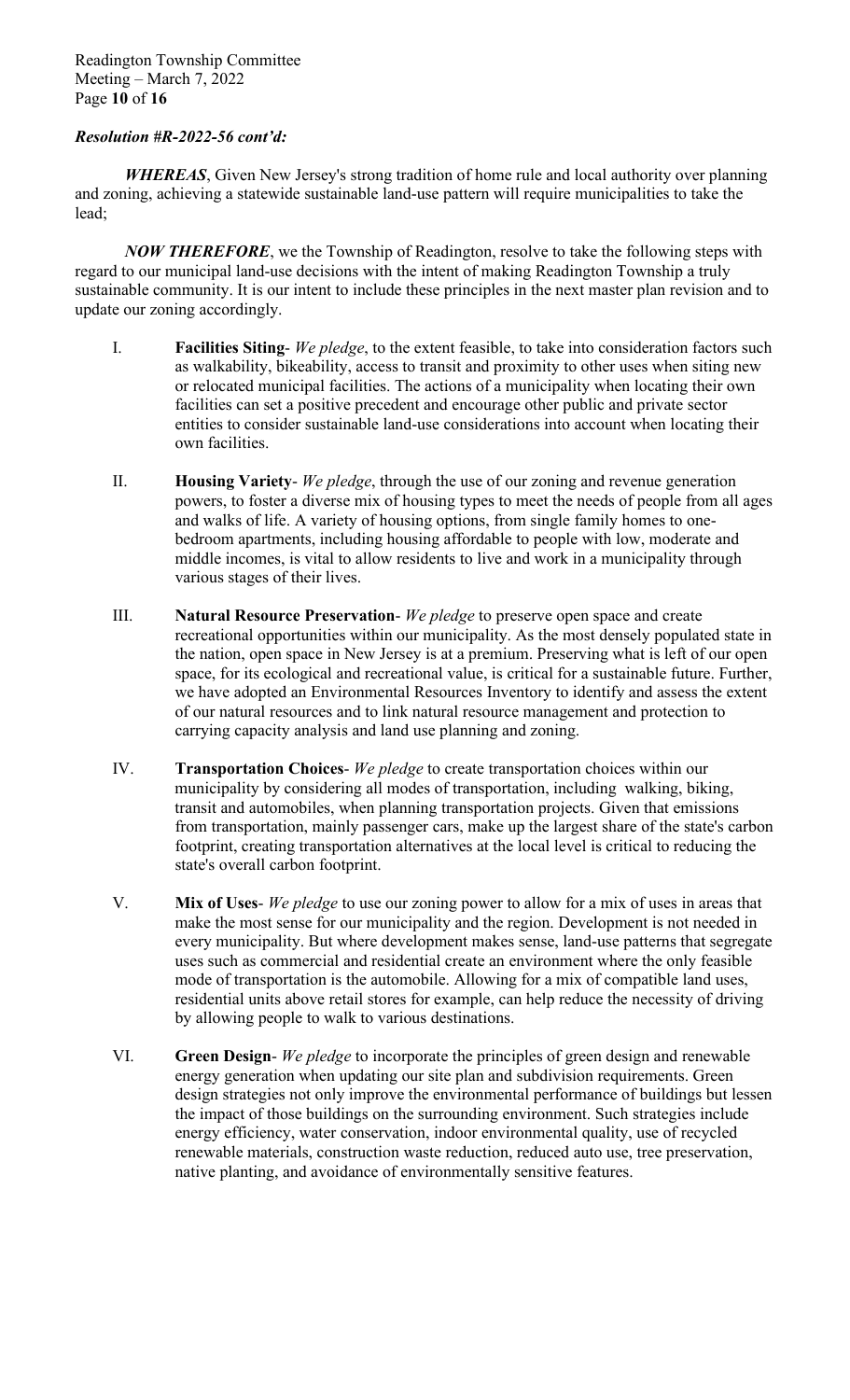## *Resolution #R-2022-56 cont'd:*

- VII. **Regional Cooperation** *We pledge* to reach out to administrations of our neighboring municipalities concerning land-use decisions, and to take into consideration their concerns when making regional level land-use decisions. Local land-use decisions can often have regional impacts, even though they are decided exclusively by one municipality. For example, a large mall built in one municipality can affect traffic and retail opportunities in neighboring towns.
- VIII. **Parking Regulations** *We pledge* to reevaluate our parking requirements with the goal of limiting the amount of required parking spaces and promoting shared parking. In areas where walking, biking, and transit are possible, stringent parking requirements can hinder the goal of creating vibrant centers that have a critical mass or people to support local arts, shopping, and other services. Flexible parking requirements decrease the amount of land dedicated to parking lots, storm water runoff, land clearing, and heat island effects, while promoting transport-ation alternatives to individual automobile use. Evaluate areas to install safe and secure bicycle parking. Evaluate parking revenues, where fee for parking may be implemented or needs to be implemented.
- 10. \* *Payment of Bills –* (Complete bill list is on file in Clerk's Office)

| <b>Fund Description</b>      | <b>Fund No.</b> | <b>Received Total</b> |
|------------------------------|-----------------|-----------------------|
| <b>CURRENT FUND</b>          | $1 - 01$        | \$<br>8,089.48        |
| <b>CURRENT FUND</b>          | $2 - 01$        | \$<br>722,097.88      |
| <b>SEWER APPROPRIATIONS</b>  | $2 - 02$        | 106,659.86            |
| <b>TRUST FUNDS</b>           | $X-03$          | \$<br>52,643.24       |
| MISC REFUND, COUNTY TAX,     |                 |                       |
| <b>LIENS</b>                 | $X-05$          | \$<br>89,971.26       |
| PAYROLL DEDUCTIONS           | $X-06$          | 163,796.37            |
| REGIONAL & LOCAL SCHOOL      | $X-07$          | \$6,753,764.56        |
| <b>TAX</b>                   |                 |                       |
| <b>2014 CAP IMPROVEMENTS</b> | $X-14$          | \$<br>1,239.00        |
| <b>2018 CAP IMPROVEMENTS</b> | $X-18$          | \$<br>958.07          |
| <b>2020 CAP IMPROVEMENTS</b> | $X-20$          | \$<br>322.41          |
| <b>2021 CAP IMPROVEMENTS</b> | $X-21$          | 687,597.48            |
| <b>TOTAL OF ALL FUNDS</b>    |                 | \$8,587,139.61        |

*A MOTION* was made by Mrs. Fort to approve the Consent Agenda, seconded by Mr. Heller and on Roll Call vote the following was recorded:

Mr. Albanese - Aye Mrs. Fort - Aye Mr. Heller -Aye Mr. Mueller -Aye Mayor Huelsebusch - Aye

**COMMENTS FROM THE PUBLIC** for items listed on the agenda only

There were none.

### *PUBLIC HEARINGS*

As it was after 7:45 p.m., *A MOTION* was made by Mr. Albanese to adjourn the regular meeting to hold a Public Hearing, seconded by Mr. Heller with a vote of ayes all, nays none recorded.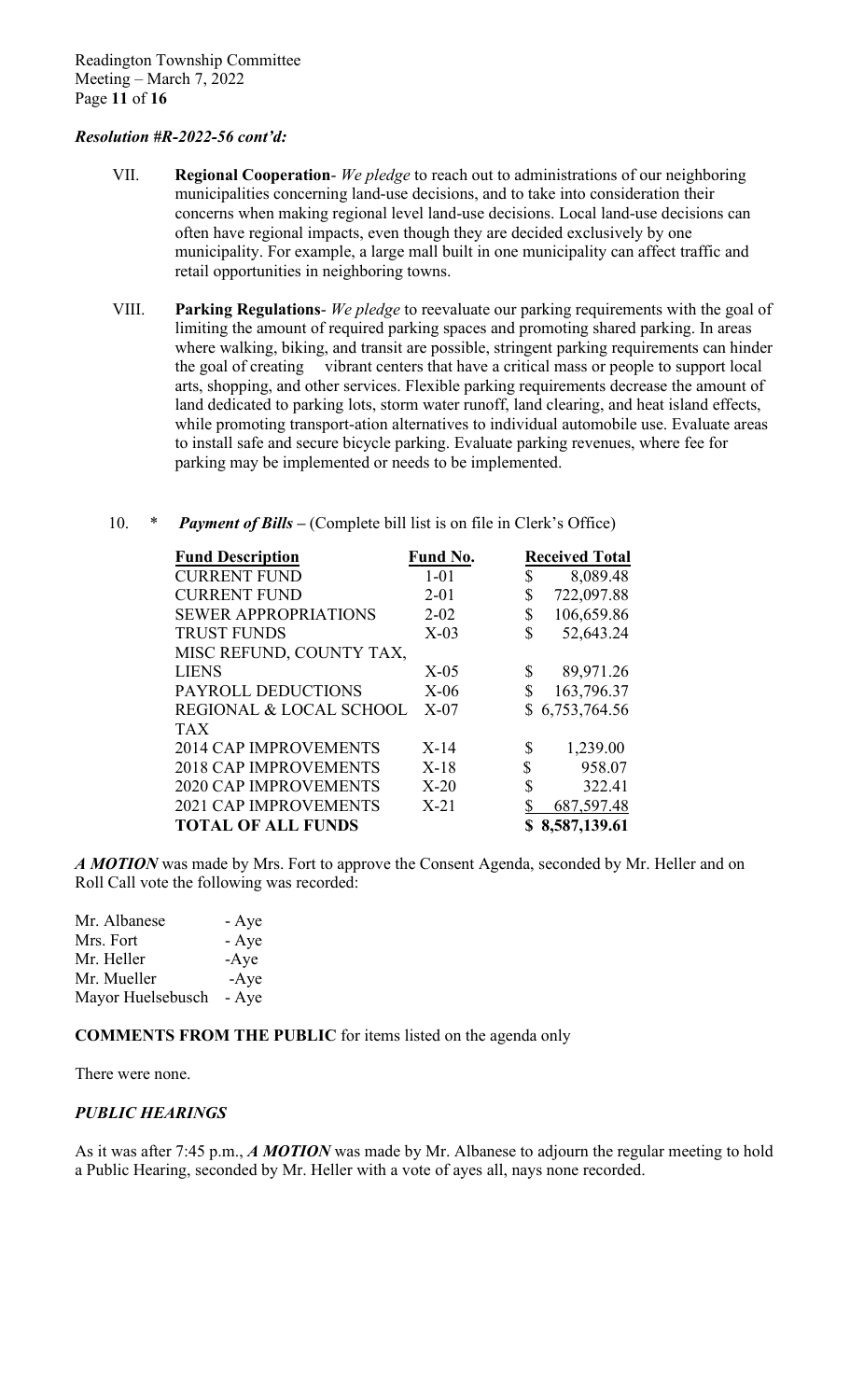Clerk read by Title:

### AN ORDINANCE OF THE TOWNSHIP OF READINGTON, IN THE COUNTY OF *HUNTERDON, NEW JERSEY ADOPTING THE REDEVELOPMENT PLAN FOR BLOCK 36, LOTS 4, 5, 5.02, 5.04, 65 AND 66 PURSUANT TO THE LOCAL REDEVELOPMENT AND HOUSING LAW*

### *ORDINANCE #05-2022*

Michael Sullivan, Township Planner, presented a brief history on the redevelopment plan and provided the highlights of the Block 36 Redevelopment Plan and the proposed zoning districts.

Mayor Huelsebusch asked if there were any comments from the governing body.

There were none.

Mayor Huelsebusch asked if there were any comments from the public.

Trevor Izzo, Mullen Road, inquired when the public would have an opportunity to comment on the site plans and the development.

Harold Michael Jones, Oakland Drive West, commented on the site plan review in terms of stormwater management and the need for a comprehensive stormwater management plan for the entire development.

Richard Nadeau, Baneberry Drive, expressed concern about water drainage on his property.

Andrew Roth, County Road 523, commented on the redevelopment goals.

Antonia Hollain, Deer Path Road, stated that she has worked with Save Associates on design ideas for the former diner site and offered to present her plans.

Trevor Izzo, Mullen Road, inquired how far the proposed road would be from the property lines on Mullen Road.

Jennifer Lee, Mullen Road, queestioned who would be responsible for the construction of the new road. Ms. Lee also commented on the location and maintenance of the proposed public path.

Andrew Roth, County Road 523, commented on the proposed relocation of the parking area at the Gables.

Todd Terricone, Lamington Road, commented on the required buffers from the houses to the roadway.

Pat Paul, Mullen Road, acknowledged the Committee for working with the residents on Mullen Road and commented on the construction of the collector road.

Richard Nadeau, Baneberry Drive, spoke to the stormwater management of the proposed development.

*A MOTION* was made by Mr. Mueller to close the Public Hearing and open the regular meeting, seconded by Mr. Heller with a vote of ayes all, nays none recorded.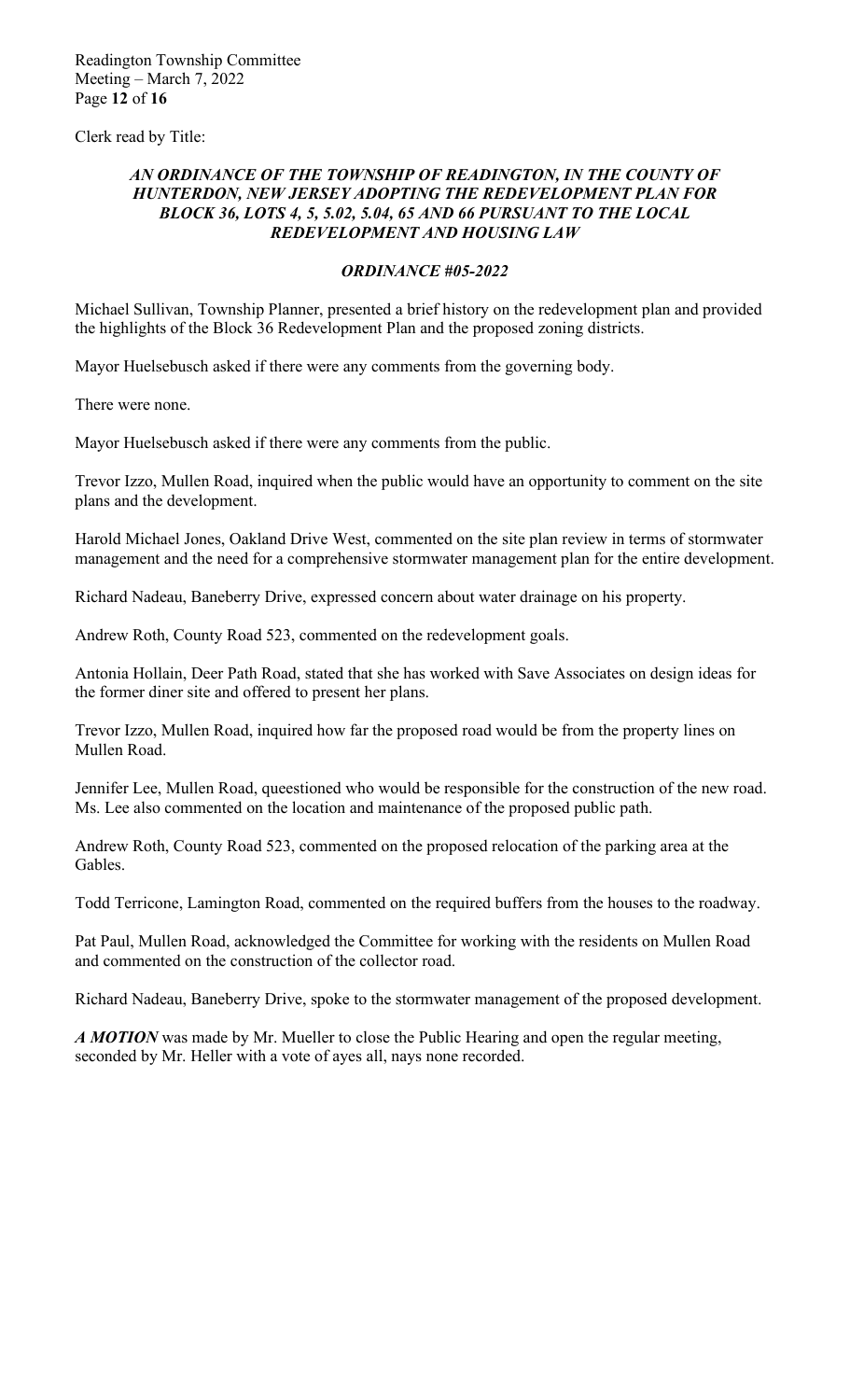Clerk read by Title:

### AN ORDINANCE OF THE TOWNSHIP OF READINGTON, IN THE COUNTY OF *HUNTERDON, NEW JERSEY ADOPTING THE REDEVELOPMENT PLAN FOR BLOCK 36, LOTS 4, 5, 5.02, 5.04, 65 AND 66 PURSUANT TO THE LOCAL REDEVELOPMENT AND HOUSING LAW*

### *ORDINANCE #05-2022*

*A MOTION* was made by Mr. Albanese to adopt this ordinance*,* seconded by Mr. Heller and on Roll Call vote the following was recorded:

| Mr. Albanese      | - Aye  |
|-------------------|--------|
| Mrs. Fort         | - Aye  |
| Mr. Heller        | $-Aye$ |
| Mr. Mueller       | $-Aye$ |
| Mayor Huelsebusch | - Aye  |

## *CORRESPONDENCE / OTHER INFORMATION*

- 1. Notice of Application dated February 15, 2022, from New Jersey Department of Environmental, Division of *Land Use Regulation, regarding Permit Package Application for Block 17, Lot 28 (15 Pulaski Road).* No action taken.
- 2. Letter dated February 22, 2022, from Robert Dixon, Principal Consultant, ERM, regarding  *New Jersey Department of Environmental Protection Industrial Site Recovery Act Project at the former Holland Hitch of NJ Site (27 Ridge Road).* No action taken.
- 3. Notice of Hearing from Township of Bedminster Land Use Board regarding the *Fiddler's Elbow County Club Preliminary and Final Site Plan, Variance and Design Waiver Approval at property located at 811 Rattlesnake Road (Block 37.01, Lot 1).*  No action taken.

### *NEW BUSINESS*

1. *Application for Special Events Permit / Festival of Ballooning, Inc.* 

*A MOTION* was made by Mr. Albanese to approve the application for Special Events Permit, seconded by Mrs. Fort with a vote of ayes all, nays none recorded.

2. *Application for Special Events Permit / Black River Roasters Food Truck Events* 

*A MOTION* was made by Mrs. Fort to approve the application for Special Events Permit, seconded by Mr. Heller with a vote of ayes all, nays none recorded.

3. *Application for Special Events Permit / Minim Productions, Inc. / Filming Location Shoot* 

 A representative on behalf of Minim Productions, Inc. was present to provide an overview of the proposed event and address any questions.

*A MOTION* was made by Mr. Heller to approve the application for Special Events Permit, seconded by Mrs. Fort with a vote of ayes all, nays none recorded.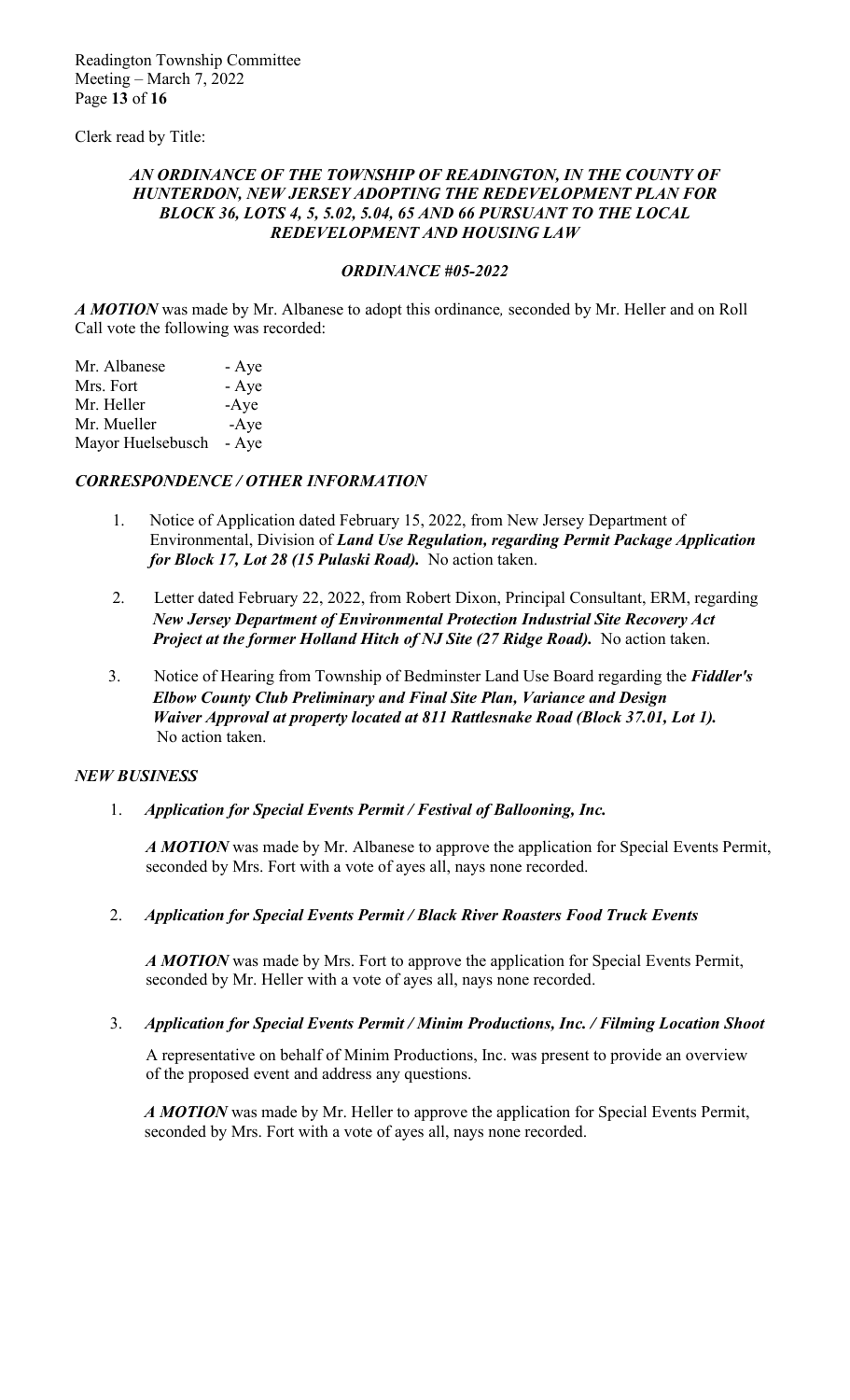## 4. *Request for Sewer Allocation / 17 James Street (Block 21.12, Lot 25) - memorandum dated February 18, 2022, from Carol Radziewicz, Sewer Advisory Secretary*

*A MOTION* was made by Mr. Heller to approve 700 gallons of sewer capacity for Block 21.12, Lot 25 for the construction of t wo (2) units, seconded by Mr. Albanese and on Roll Call vote the following was recorded:

| Mr. Albanese      | - Aye  |
|-------------------|--------|
| Mrs. Fort         | - Aye  |
| Mr. Heller        | $-Aye$ |
| Mr. Mueller       | $-Aye$ |
| Mayor Huelsebusch | - Aye  |

## 5. *Resolution Commemorating the 50th Anniversary of William Rabosky as a Firefighter*

The following resolution was offered for consideration:

## *#R-2022-57*

# *TOWNSHIP OF READINGTON RESOLUTION*

*WHEREAS,* the Township of Readington, as do most New Jersey municipalities, relies on the commitment and generosity of volunteer firefighters; and

*WHEREAS,* the unusual hours and demanding duties that are fundamental to volunteer firefighting can deter individuals from remaining in this position for an extended duration; and

*WHEREAS*, William Rabosky started with the Three Bridges Fire Company in 1971; and

*WHEREAS***,** he worked his way up through the Fire Officer Ranks and was elected to the ranks as Chief, Secretary and Trustee; and

*WHEREAS*, William Rabosky currently holds the position of Firefighter; and

*WHEREAS*, William Rabosky remains a top responder for the entire department year after year; and

*WHEREAS*, William Rabosky has been honored as the Three Bridges Fire Company "*Fireman of the Year*" in 1996; and

*WHEREAS*, on March 12, 2022, will be celebrating his 50<sup>th</sup> year as a Volunteer Firefighter.

*NOW, THEREFORE, BE IT RESOLVED,* that the Township Committee of the Township of Readington hereby commends and congratulates William Rabosky on the 50<sup>th</sup> anniversary of his dedicated services as a Three Bridges Fire Company volunteer.

*BE IT FURTHER RESOLVED,* that on behalf of all the residents of Readington Township, the Township Committee thanks William Rabosky for his volunteer service to our Community.

*A MOTION* was made by Mrs. Fort to adopt this resolution, seconded by Mr. Heller with a vote of ayes all, nays none recorded.

## 10. *\* New Jersey State Firemen's Association Application for Membership / James Favreau*

This matter was addressed under the Consent Agenda.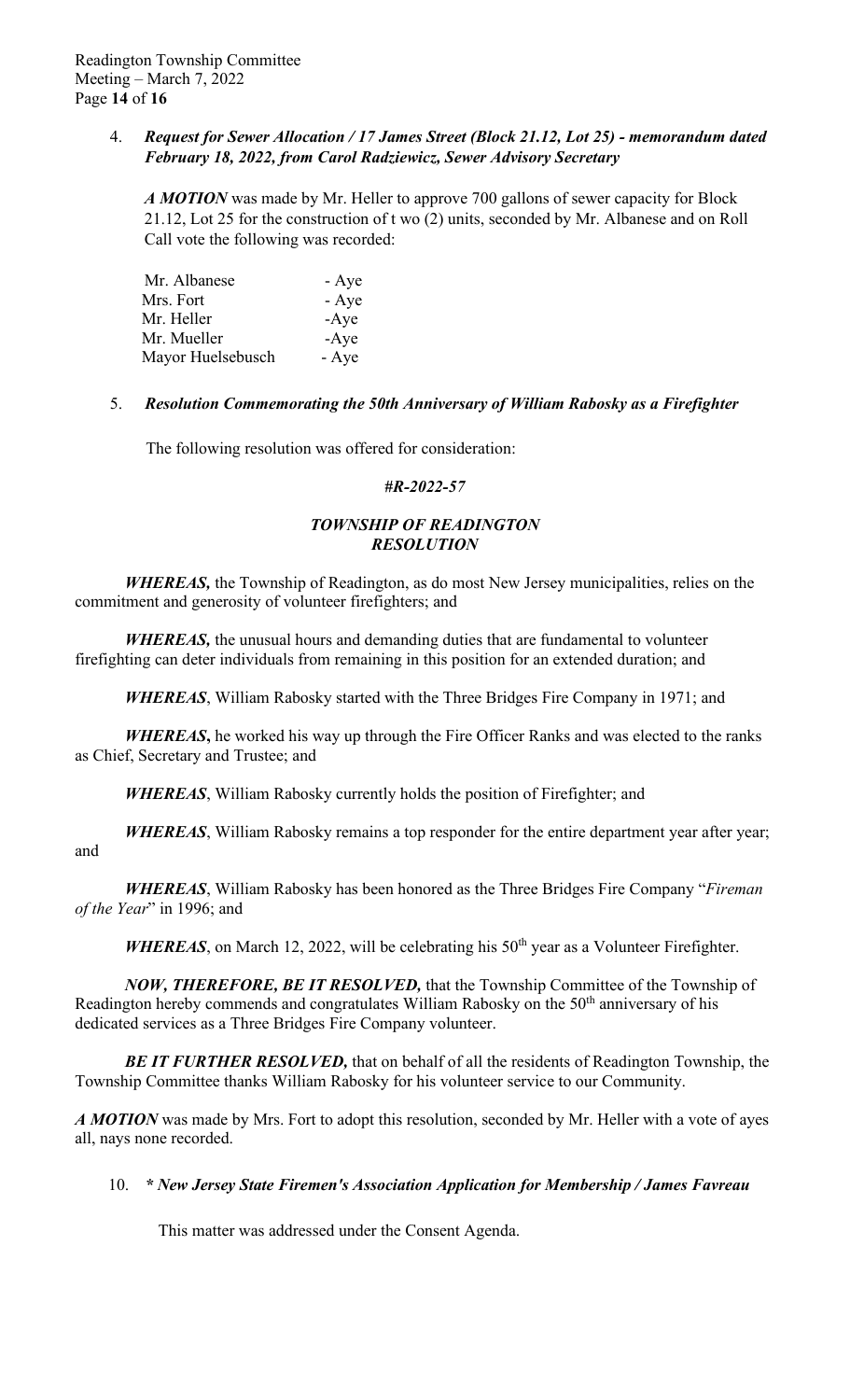## 11. *\* A Resolution Authorizing the Adoption of the 2021 Hunterdon County, New Jersey Hazard Mitigation Plan Update*

This matter was addressed under the Consent Agenda.

## 12. *\* Resolution Authorizing Participation in "Buy Board", National Purchasing Cooperative*

This matter was addressed under the Consent Agenda.

## 13. *\* Resolution to Award the Contract for the Construction of One New Post-Tension Concrete Basketball Court for Pickell Park and Four New Post-Tension Concrete Pickleball Courts (Field Turf USA)*

This matter was addressed under the Consent Agenda.

14. *\* Resolution in Support of Participation in the New Jersey Community Forestry Program*

This matter was addressed under the Consent Agenda.

## 15. *\* Resolution to Pledge Wildlife Support for New Jersey's Wildlife Action Plan*

This matter was addressed under the Consent Agenda.

## 16. *\* Resolution to Support Sustainable Land Use Pledge*

This matter was addressed under the Consent Agenda.

## *ADMINISTRATOR'S REPORT*

Administrator Sheola stated that he had nothing further to report.

## *ATTORNEY'S REPORT*

Attorney Dragan stated that she had nothing further to report.

## *ENGINEER'S REPORT*

Engineer O'Brien reported that the permit for the Memorial Day Parade has been submitted to the Department of Transportation (DOT). Engineer O'Brien further reported that he is currently reviewing the Department of Environmental Protection (DEP) Tier A Permit renewal.

## *COMMITTEE REPORTS*

### **JOHN ALBANESE**

Mr. Albanese reported that the award of the contract for the park improvements was approved under the Consent Agenda.

## **BETTY ANN FORT**

Mrs. Fort stated that she had nothing further to report.

## **JONATHAN HELLER**

Mr. Heller reported that the annual tree giveaway will be held on April 9<sup>th</sup> and the stream cleanup is scheduled for April 23rd.